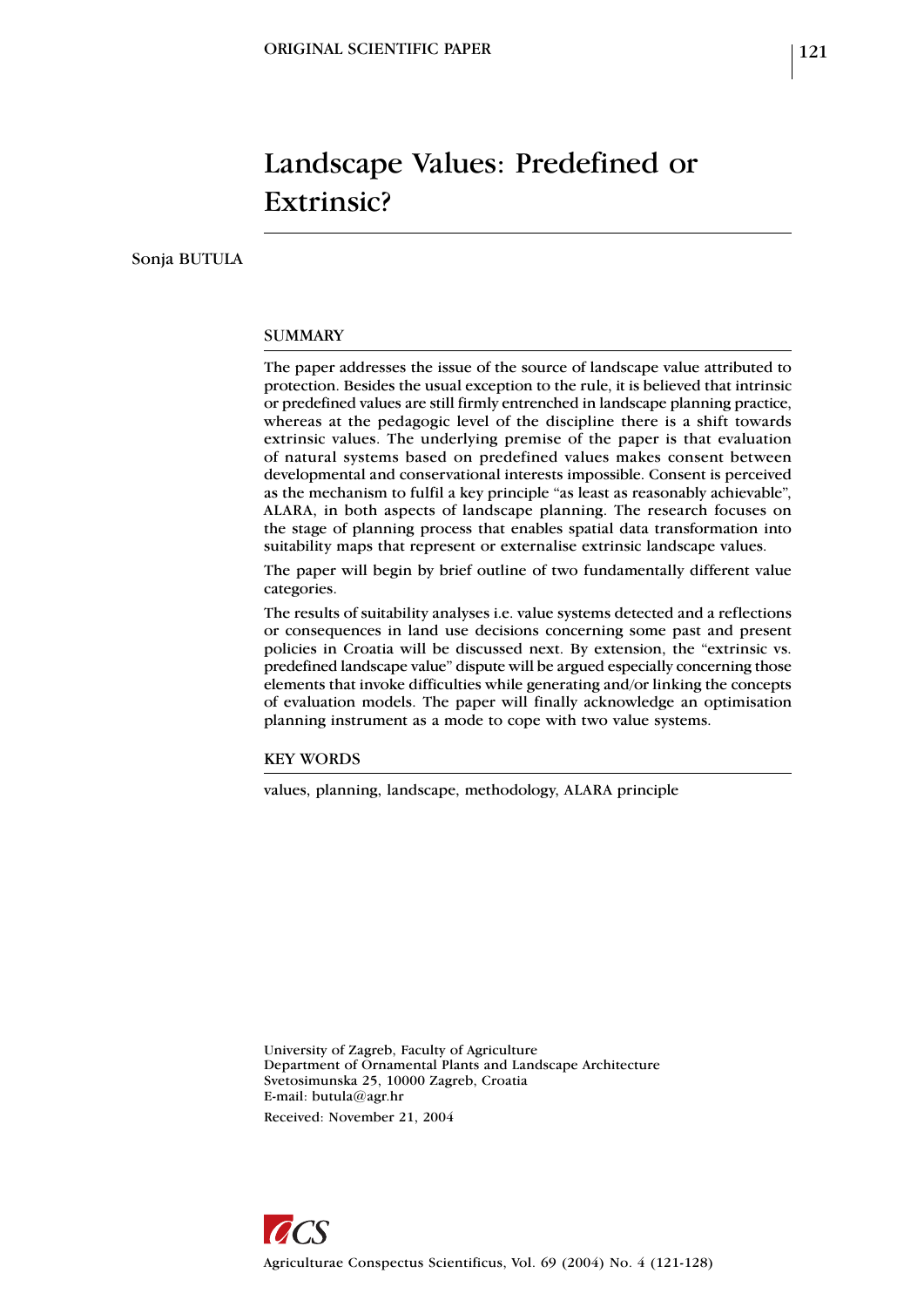#### INTRODUCTION

Sustainability is the paradigm of our time. Yet its use as a guide to spatial planning that should result with the sustainable use of natural resources and/or the achievement of environmentally sustainable forms of development is still subject of numerous debates, as marked in literature, for example O'Riordan (1985), Lafferty (1995), Jacobs (1995), Davies, (2001) and Boersema (2001). Moreover, the concept of sustainability as Baker et.al. (1997) have pointed out has enormous appeal in land use policies and legislation as what appears to be a well-defined and measurable concept. On the contrary, proponents of sustainable development rather often differ in departure points for discussion as well as in the understanding of the meaning of the term. These differences in opinion, as Marušiè (1996) perceives, are characteristic not only for political circles and spatial policy decision makers, but also for those directly involved in the spatial planning processes who have to seek and provide solutions in the terms of certain future land use, based on the concept of sustainable development. In order to achieve the later, the proposal given by Pannell and Schilizzi (1997), that is of the sustainability concept decomposition into the three basic elements: environmental stability, social equity and economic efficiency seems as appropriate.

Such perception of sustainability is similar, at least to some extent, to the definition of landscape as a triangle between environment, economy and society/ culture, as agreed at the International Hannover Conference on Landscape Planning (1999). It is believed that these three elements constitute a general framework within which conservational planning operates. Moreover, it is believed that they could be treated as three value systems, all of which a planner should be aware of. The use of such structured concept of sustainability in the achievement of diverse conservational goals mandatorily involves or acquires information derived from human relation to the nature. As Marušiè (1996) pointed out, definition of goals depends on information as to how environmental problems are socially emphasised. This is the departure point from which, at the level of planning methodology, a multitude of conservational goals should be transferred into different value definitions of the same environmental component or system as whole. The phase of landscape evaluation, i.e. value appropriation provides an answer to what environmental and/or landscape qualities we deal with. The subject of conservational planning is therefore to either conserve or enhance a specific quality of landscape rather than its environmental component. From the teaching perspective, special attention is given to that stage of planning process. The endeavour is based on the premise that landscape

planning is a creative activity and should be taught in concordance with the new demands on future landscape planners. Between other skills, von Haaren (2002) envisages communicability of a planner in the process of information exchange with different stakeholders or participants in the planning process, as important. The issue of what kind of landscape value should be attributed to protection relates to both aspects of the discipline. The direct reflection of the value dispute into the methodology, as well as in the practice of landscape evaluation, is evident in the "amount" of encountered social interests for the area in question.

## DESIRED FUTURE STATE OF LANDSCAPE: PREDEFINED VS. EXTRINSIC VALUES OF LANDSCAPE

In order to discuss two different categories of landscape values and differences between them, the terms used must be clarified. Also, a "legitimacy backup" must be provided.

To start with former, a value given or attached to landscape prior to actual evaluation stage of the planning process is termed as intrinsic or predefined value. Steinitz (1990) in his very much-quoted paper on models used in landscape planning (and other planning disciplines as well) distinguishes several types of evaluation models. His definitions of values are connected to planning and to the methods used to carry out a land use plan of an area. Thereafter, he does not define values as such but rather their position within the planning process. The values do appear as features at certain stages within the activity of information transformation (as we can also define planning process). It is obvious that C. Steinitz does not discuss the values as something given from outside or definable outside the planning context. Finally, extrinsic or instrumental value is defined as value of landscape that derives from the synthesis of mostly two parallel lines of analysis: developmental and conservational possibilities. Such value understanding differs considerably from perceptions based on economics background. For example, Pannell and Schilizzi (1997) explicitly claim that intrinsic value of a natural system is a value that exists irrespective of its usefulness or amenity to humans, whereby extrinsic value is defined as a value that arises from the fact that the environment increases the satisfaction of mankind or is useful to them. For the philosopher B. Ošlaj (2000) the Nature has no value at all. "There is nothing of value in the Nature", he claims (Ošlaj, 2000: 83). But this does not mean that we must not respect the wholeness of the Nature. We, human beings, are responsible for the Nature and its integrity. In this sense the no-value philosophical concept poses the same obligations on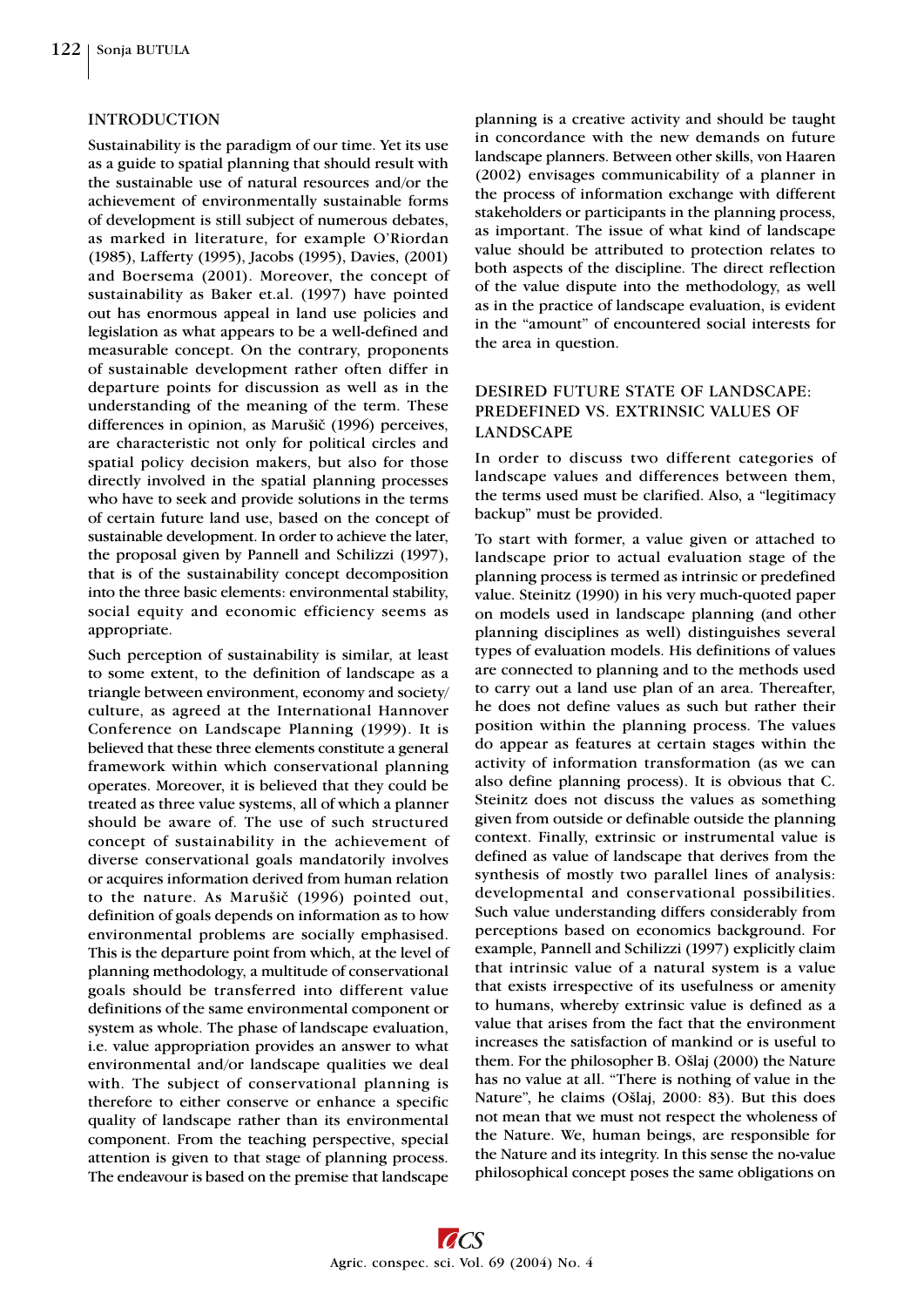human beings, as does the concept of intrinsic values and even with very similar consequences in regard of methodological solutions in physical planning.

Extrinsic value is articulated into the existence value (value derived from knowledge of the existence of species, natural habitats and landscape) and option value (value derived from the potential for presently low-value resources to the one becoming higher valued in future). Returning back to the aforementioned structural element of sustainability concept, the dimension of economic efficiency still remains an insurmountable obstacle between two professions.

Let us consider the following statement: the more favourable the natural conditions are for the implementation of technology – the higher is the value we attribute to the natural resource in question. If in this hypothetical example the soil is taken as natural resource and agriculture as technology in the broadest sense, then we can agree that natural soil fertility, terrain configuration, exposition, etc. are natural conditions or features that are valuable for agriculture. From the economics point of view, we would be addressing extrinsic landscape value as a value for agriculture. But, if the example given is superimposed with the question: is it right to designate that particular area for agricultural use despite the impacts on landscape that we are aware of? – we have to deal with the ethical principle of respect for nature introduced by Taylor (1986) and other similar principles discussed by other ethicists from the field (Leopold, 1992, Rolston, 1996, Ošlaj 2000). In other words, dilemma could be: is this (the agricultural use of a particular area) alternative

that is the least harmful to the environment? In that case the answer seems hazy. Inevitably, conservation activities within planning must face that issue.

It is believed that additional two suppositions could facilitate the distinction between value types or answer the question. First, a potential change of environment and/or landscape, due to human intervention in it, is the motivation for evaluation. In other words, it is argued that there is no evaluation activity that it is not driven by a possible or envisaged change to be fulfilled in future. Second, advocated characteristics of values from the field of axiology to our profession, as invoked by Frondisi (1971) are their polarity and hierarchy. The consequence of these value characteristics for the methodology of evaluation we attempt to reveal in this analysis is that values do not have hard boundaries in space.

## THE RESEARCH METHOD AND **HYPOTHESIS**

The research method is based on information transformation within a rational planning process. Applying standardised functions within a geographic information system, (GIS) the transformation of the information was carried out. Several geographic information systems were used: ArcView, IDRISI, ProVal. The point of the departure is the data base with the original spatial data. It represents physical reality transformed into the computer compatible form.

The hypothesis of the this methodological research is that by the help of the step by step planning procedure



Figure 1. Methodology of planning process. Source: Marušiè (2002)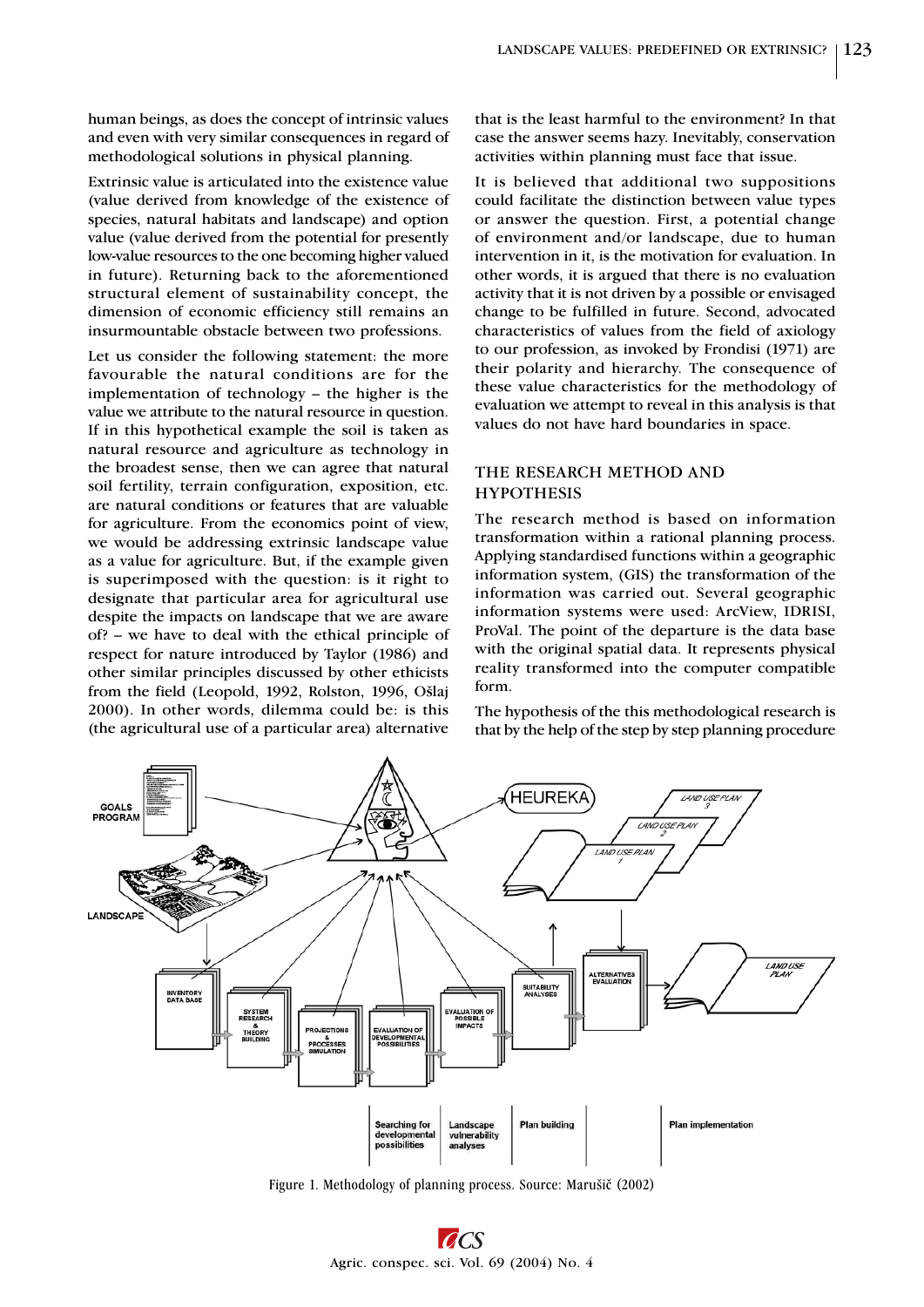the spatial data can be transformed into various forms, among them the suitability maps represent spatial projections of planning goals and objectives. Further, the hypothesis is that the value systems that can be detected within the society are transformed into planning goals and objectives and by the process of data transformation it is possible do develop maps with the representation of landscape values. In this way the extrinsic values are defined.

Figure 1 illustrates the information transformation stream as it occurs within a physical planning process. The process is designed as to answer questions like "what interventions into environment mean to people, to what extent we can reduce them and in what ways we can limit ourselves in using the natural environment", (Marušič, 2002, p.98). Conservation planning task as defined corresponds to the basic planning of as least as reasonably achievable (ALARA).

Furthermore, two features of planning process are stressed. First feature emphasised is the identification of the rationality in problem solving as the major paradigm to be followed or at least to what we are striving to in the training. Besides rationality, that is an attempt to externalise information in a step-by step procedure that leads to the solution of problem, attention is paid to the recognition of the planner's intuition as a complementary approach to the methodology of problem solving. The intuition does represent a specific methodological approach. Here we may quote Marušiè (2002) who reminds that the intuition is needed among other reasons, due to several uncertainty factors. Among different types of uncertainty, uncertainties associated with the value system people attach to environment and/or landscape correlate with the topic of the paper. Finally, at a general level, and without oversimplifying the value dispute, a conscientious landscape planner should be aware of the fact that conservation issues, on the whole, are not as unambiguous as developmental ones.

The part of the Donje Meðimurje region was used as the research polygon. The area on which analyses were conducted is presented in Figure 2. The additional metadata for the area are given in Table 1. The data base has been prepared during the year 2001 by the help of students. The data base was made operational in the way that topographic maps (scale 1:25000; sheets Kotoriba, Ušće Mure and Molnari) were used as source on what data vectorization was preformed. The data base was structured into 4 thematic layers: surface water, land cover, vegetation, infrastructure and comprises all together 40 of its corresponding attributes.

As the methodological experiment the planning of a golf-course was selected. This activity is complex



Figure 2. The planning area

| Table 1. The metadata of the planning area |
|--------------------------------------------|
| CS: GK6                                    |
| Transverse Mercator                        |
| False Easting: 6500000.000000              |
| False Northing: 0.000000                   |
| Central Meridian: 18.000000                |
| Scale Factor: 0.999900                     |
| Latitude Of Origin: 0.000000               |
| Georeference:                              |
| Min $x=6406000$                            |
| Max $x = 6415000$                          |
| Min $y = 5127000$                          |
| Max $y = 5139000$                          |
| Pixel size:10mx10m                         |
|                                            |

enough to enable the definition of different and opposing planning objectives.

Within this framework, value use is discussed from two standpoints: the experiment that was carried out involving the students as well as some experts and that of active Croatian conservation planning practice.

#### **RESULTS**

The reflection of the clash between predefined and extrinsic landscape values is going to be disclosed in the procedure of suitability analysis that is employed as an instrument of spatial optimisation. The focal points are, as seen in Figure 1, the two preceding steps to the plan building: evaluation of possibilities for developmental request/s and evaluation of landscape vulnerability due to a developmental activity. The content of the latter evaluation represents obviously, an assessment of environmental impact. Vulnerability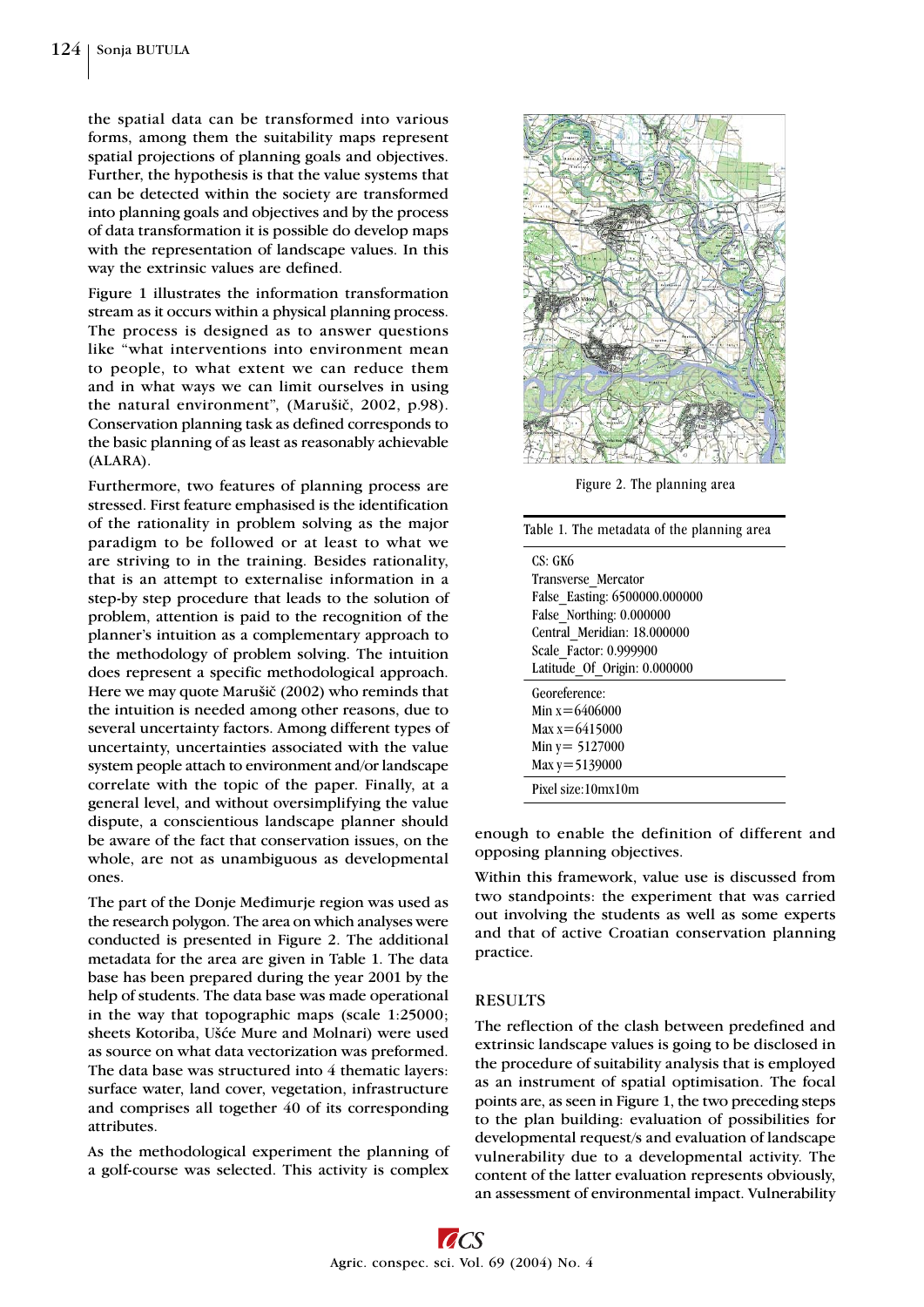analysis is the point for departure of conservational requests while the results or outcomes of such analyses are providing the stronghold for the use of extrinsic values. Landscape vulnerability analyses are performed on standardised three quality systems that originate from three distinctive ethical relations founded in human-nature relationship: qualities of human habitat, qualities/potentials of natural resources and qualities of primordial state of nature, Butula (2003). The output results should be nothing but the consequences of people conservational interests or requests. The same is true for the outcomes of developmental possibilities assessment as well. Questions of value are here approached directly by asking and thus conceptualising evaluation models: (1) what are the best spatial qualities for the implementation of developmental activity in the given area and (2) what quality systems of the environment would be sensitive due to the developmental activity. Complexity of the latter evaluation model is evident, and this is perhaps not the only factor causing the difficulties that are expressed in the analytical search or difference assessment between existing and desirable qualities in landscape. It may



vulnerability model of human habitat qualities

Highes



vulnerability model of natural habitats



vulnerability model of agricultural land-use



composite vulnerability model



Figure 3. The golf course attractiveness model. Source: student landscape planning studio works 2002/2003.

well be that a certain back and forth switch from extrinsic to intrinsic/predefined value of landscape, in environmental quality systems assessed, is causing that difficulty.

> The evaluation of developmental possibilities (as it has been mentioned above - a golf course) for the planning area was "easily" conceptualised on the basis of information provided on spatial requests for golf. The concept is transformed into the attractiveness model for golf course, Figure 3. The value appropriation – in this case surveying for golf - is at the information level, dependent on acquired knowledge about this type of recreation activity and scholar "freedom" for activity allocation.

> The evaluation of possible impacts - vulnerability analyses - is undertaken on three quality systems, as seen on Figure 4. Conceptual level of models formation consisted of questions: (i) what are human habitat qualities that might be potentially degraded due to activity concerned; (ii) what are qualities for agricultural use of

> Figure 4. The golf course vulnerability models. Source: student landscape planning studio works 2002/2003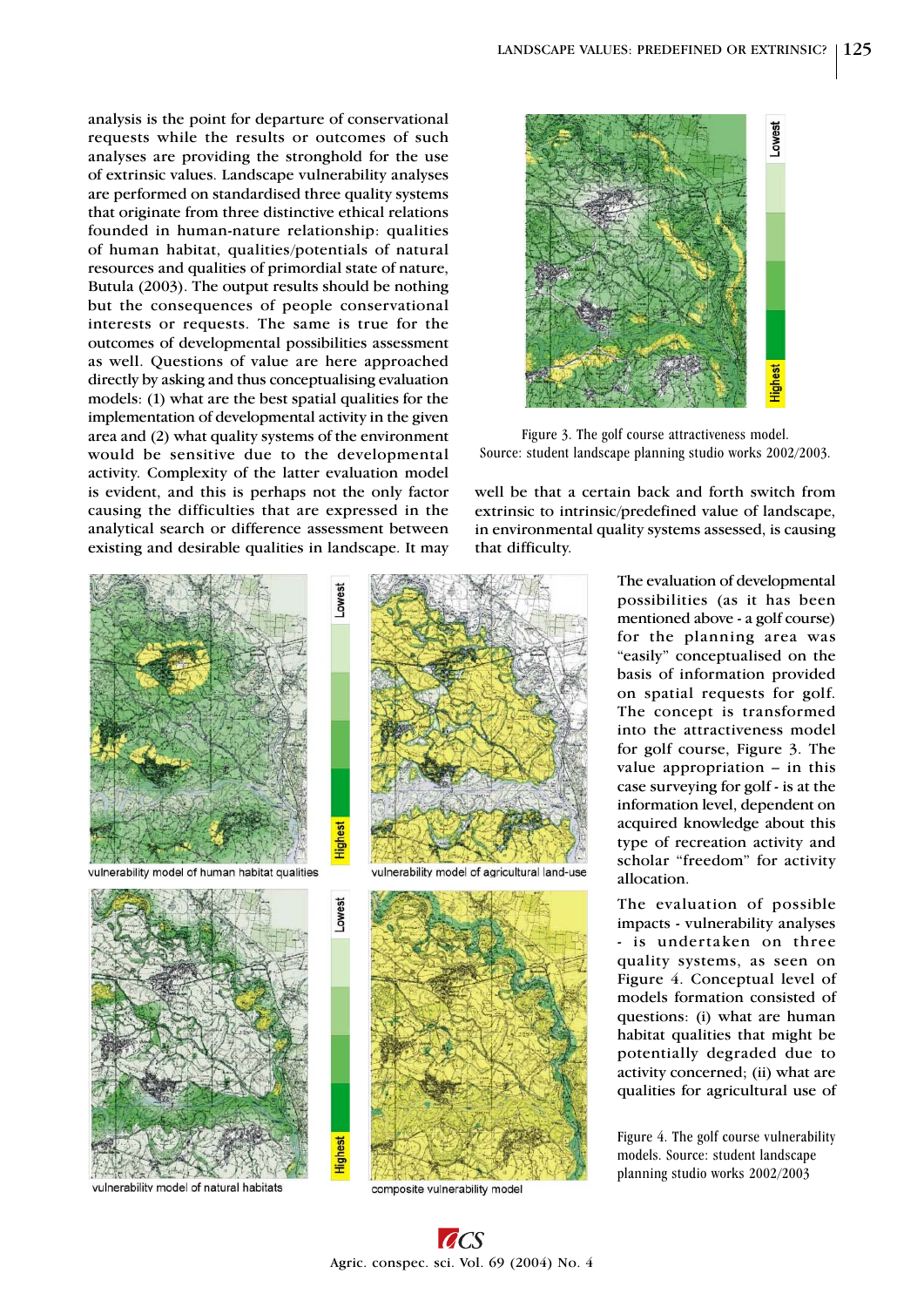

Figure 5. Normative approach to nature conservation

land that might be reduced due to the activity and (iii) what natural habitats are in danger of being transformed by the man's activity? The point where the intrinsic/predefined value intrudes into the evaluation is best seen in the vulnerability model of agricultural land-use.

It is obvious that model originates from, again at the level of information, the existing agricultural land use. Similar origin of value appropriation is noted in the vulnerability model of human habitat qualities: existing settlements are taken as focal points in value assessment. The third model of nature vulnerability was conceptually oriented to distinct riparian habitats, as shown in Figure 4. This idea was more difficult to accept. The students that were also involved into the experiment were much more comfortable with the idea that the knowledge of a protected area (ornithological reserve, Figure 5), instantly signalises what is potentially vulnerable

if considering naturalness in the area. It should be noted at this point that the part of the experiment carried out as a student's studio deployed only the Delfi technique (among students) and short communication with the planning experts as the modes to decrease subjectivity in assessments.

#### DISCUSSION

Two models show that they are, to a certain extent, influenced by predefined values which are observable in "spatial" presumptions that: (i) desirable qualities of human habitat are predefined by existing settlements structures; (ii) desirable potentials for agriculture converge around existing agricultural land. Taking into account envisaged social changes that will be or already are reflected in certain European landscapes, such as Common agricultural policy or effects of information revolution on nature of work, communication and settlements patterns, the desirability criteria listed would not be appropriate. In the formation of the third model, the student group did not initially embrace the instructions given to them as to why vulnerability of naturalness should not be deduced from the predefined value (nature protection area). In the phase of model conceptualisation they argued a need for careful value sift on the base of knowledge derived from conversation with experts and planning documents survey. Unsurprisingly perhaps, the student group was more inclined to the nature vulnerability model than to the other two, identifying it as "subject area" of their future professional orientation. Only at the formation stage of suitability models, they showed understanding of optimisation procedure and preceding value elucidation. They felt comfortable with balancing different people's interests that are illustrated in three distinctive suitability models, Figure 6.



Suitability analysis - developmental interest

Figure 6. The suitability analyses outputs

Suitability analysis - compromise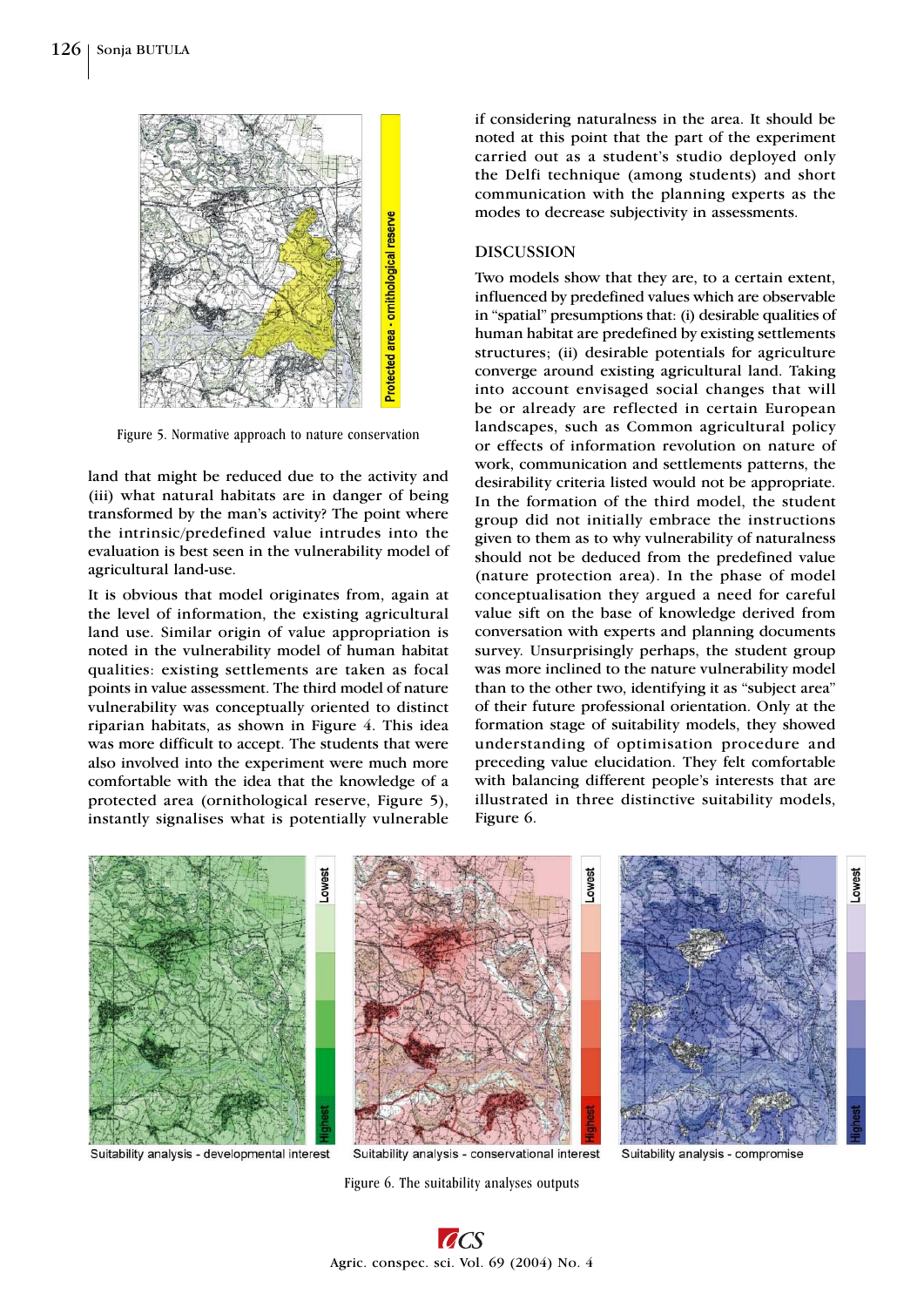| Priority themes             | Problem detected              | Conservation aim                     | Conservation measure                      |
|-----------------------------|-------------------------------|--------------------------------------|-------------------------------------------|
| Waste disposal              | Wild deposits Improper        | Provide for new locations Restore    | Site suitability assessment for different |
|                             | allocation                    | existing dumps                       | categories of waste                       |
| Inland waters               | Water pollution               | Protect unpolluted waters            | Categorise sources by use                 |
|                             |                               |                                      | Aquifer pollution danger assessment       |
| Atmosphere                  | Air and noise pollution       | Reduce emission                      | Categorise territory by degree of air     |
|                             |                               |                                      | pollution                                 |
| Adriatic sea, islands and   | Sea pollution                 | Protect sea quality                  | Construct and improve sewage system       |
| littoral zone               | Illegal construction          | Restore and protect spatial identity | <b>Employ SEA</b>                         |
| Agricultural and forestry   | Natural resource loss due to  | Prevent land reduction and           | Ecological and economical assessment      |
| land                        | land use change               | chemical/physical degradation        | in land loss                              |
| Nature conservation         |                               |                                      |                                           |
| <b>Biological diversity</b> | Habitat lost and pollution    | Ecosystem inventory and mapping      | Ecosystem inventory and mapping           |
|                             | Resources overuse             | Integrate sectorial policies         | Vulnerable and/or protected               |
|                             |                               |                                      | area/ecosystem management plan            |
| Landscape protection        | Irreversible loss of cultural | Protect and enhance cultural and     | Overall landscape inventory               |
|                             | landscapes                    | visual assets                        | Outstanding landscape evaluation and      |
|                             |                               |                                      | mapping                                   |
| Geological heritage         | Uncontrolled mineral          | Rationalise amount of potential      | Control over concession permits           |
|                             | exploitation                  | geological degradation               |                                           |
|                             |                               |                                      |                                           |
|                             | Negative impact from other    |                                      |                                           |
|                             | land uses                     |                                      |                                           |
|                             |                               |                                      |                                           |

Table 2. Conservation activities framework. Adopted from: National Strategy and Action Plan on Environmental Protection (2002)

The discussion on values employed within present Croatian practice perspective is based on the most prominent conservational issues that are presented in Table 2. They derive from the cover document that regulates Croatian environmental policy within the comprehensive projection for the development for 21st century. Some of numerous conservation aims and correspondent measures are here depicted in order to illustrate value dispute from the standpoint of active conservational activities within planning. This is used as a tool to get an insight into the actual state of the profession.

In order to address the problems listed, they first have to be "translated" in accordance with the planning rule of problem identification, as proposed by Chechile (1991), or needed problem articulation, as introduced by Chadwick (1971): any planning problem equals to obstacles on the way to the goal achievement. Therefore, in general, a task of an analytical phase of conservation planning procedure is to identify the obstacles we may encounter on the way to a planning goal. In particular, and this is within the context of landscape evaluation, value dispute seems to be absent. This observation is based on the character of the envisaged conservation measures. Predefined values, or normative approach to the goal achievement prevail by large with the exception of the Adriatic sea. Here, the envisaged measure of strategic environmental impact assessment (SEA) could be taken as a reflection of optimisation needed. This crosssection of active conservation also shows domination of sectorial approach over comprehensive one. The situation might not be unique for Croatian case only.

It is frustrating, both from the professional education standpoint and from the perspective of professional ethic: students are being trained in a profession the principles of which they are currently unable to apply in practice; while social responsiveness of a planner, the planner's duty "to create power for those who are not always recognised as being important", as O'Riordan stated (1995, p.4), is in question.

# **CONCLUSIONS**

Landscape planning is a process that is perceived as more important than its results; this is the statement scholars agreed upon at Hannover Conference in 1999 as well as in Portorož Conference in 2002. From educational viewpoint, such understanding should be axiomatic. That is the reason why values per se and/or the process that leads to their elucidation were disclosed as important. The intention was to prompt a more critical look at present situation of landscape evaluation step/s in the procedure of landscape planning and to generate a rethinking process, particularly in the sphere of education. Ogrin (2000) found such direction to be indispensable for diverse issues while mediating on the future of landscape architecture. Extrinsic landscape values are, as explained, nothing but the consequences of social interests in landscape. They are externalised social values that should show up in interim stages of plan building.

In the described experiment two distinctive and obviously conflicting types of goals have been studied. Therefore, a twofold approach to value